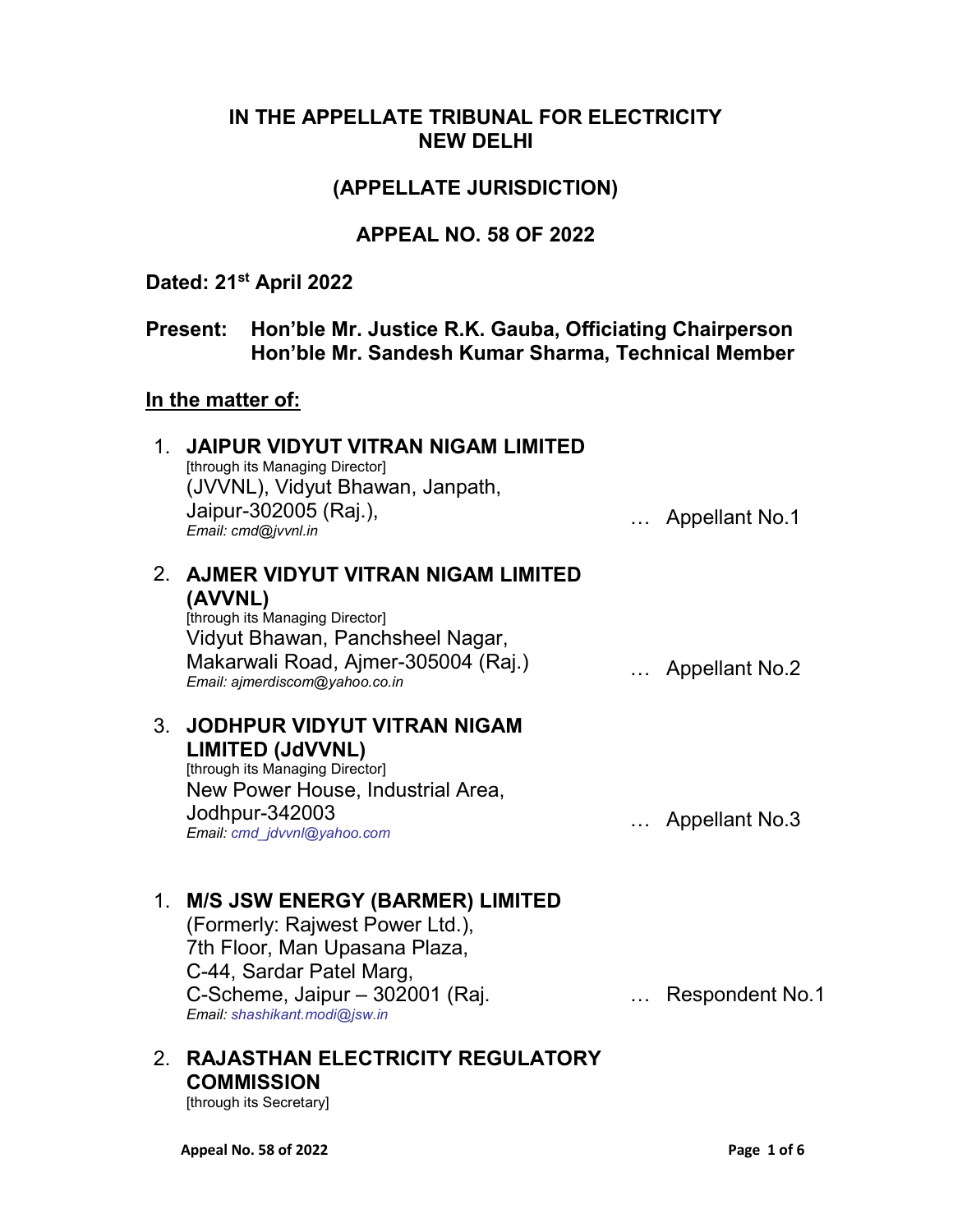| "Vidyut Vinyamak Bhawan",<br>Near State Motor Garage,<br>Sahakar Marg, Jaipur-302005 (Raj.)<br>Email: rercjpr@yahoo.co.in |   | <b>Respondent No.2</b>                    |
|---------------------------------------------------------------------------------------------------------------------------|---|-------------------------------------------|
| Counsel for the Appellant (s)                                                                                             | ÷ | Mr. P.N. Bhandari<br>Mr. Paramhans Sahani |
| Counsel for the Respondent (s)                                                                                            | ÷ | Mr. Aman Anand<br>Mr. Aman Dixit for R-1  |

#### JUDGMENT (ORAL)

### PER HON'BLE MR. JUSTICE R.K. GAUBA, OFFICIATING **CHAIRPERSON**

- 1. This matter was taken up by video conference mode on account of pandemic conditions, it being not advisable to hold physical hearing.
- Appeal No. 58 of 2022 **Page 2 of 6** and 2022 2. This appeal filed by the Distribution Licensees operating in the State of Rajasthan brings a challenge to the order dated 30.05.2019 passed by the Rajasthan Electricity Regulatory Commission (hereinafter referred to as "RERC") in Petition No. RERC/1329/18 followed by Review Order dated 15.01.2020 in Petition No. RERC/1530/19 presented by the first Respondent, a power generator using lignite as fuel. By virtue of the impugned decision in-principle approval has been granted to the first Respondent (Generator) by RERC to upgrade/modify Electrostatic Precipitators (ESPs) and the Lime Handling System in terms of recommendations of Central Electricity Authority (CEA) whose advise was sought by the Commission. The proposal for such augmentation or upgradation of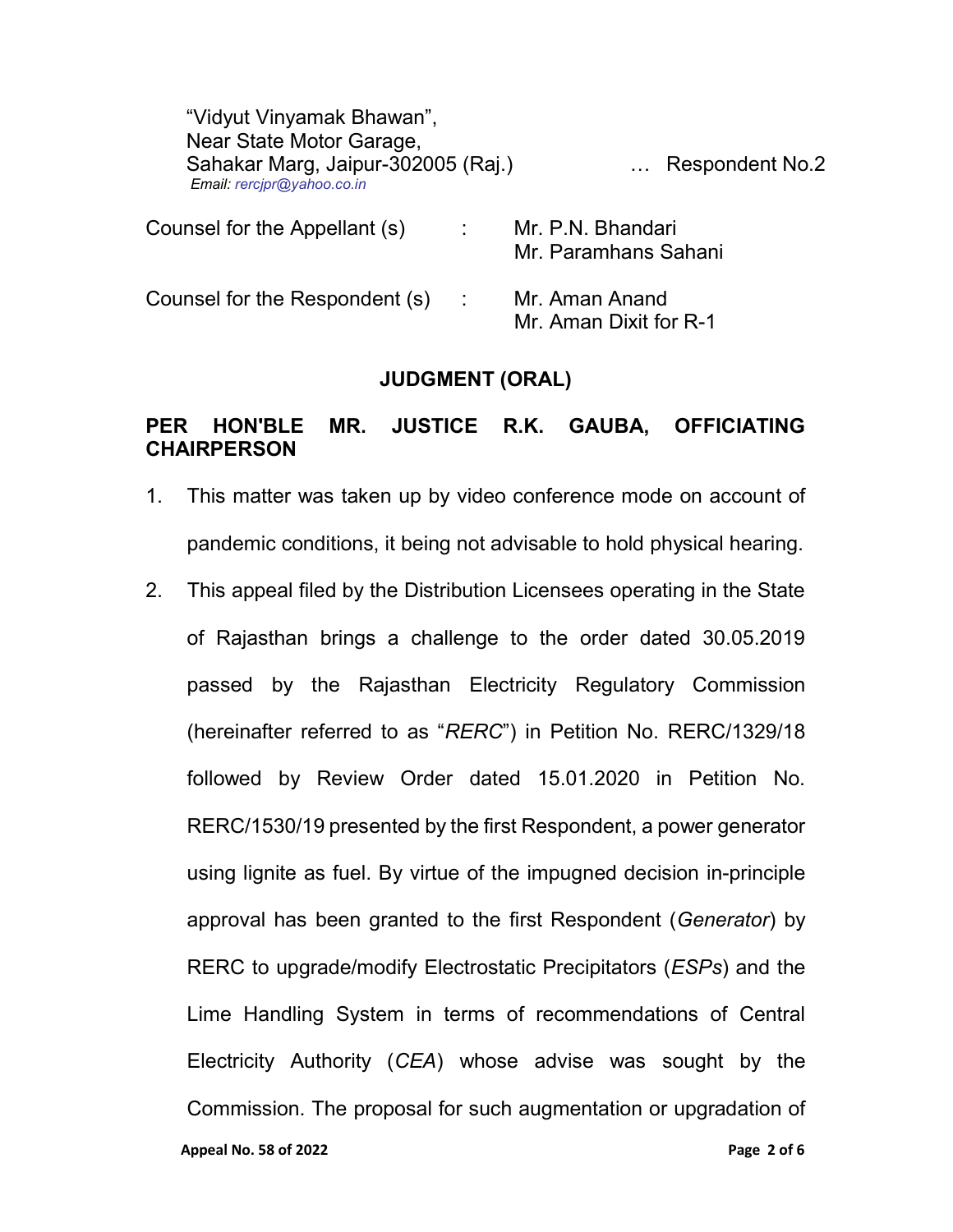the systems at the power station was put up for approval by the first Respondent on the basis of amended emission norms. The relevant facts and directions, as captured in the impugned decision, may be quoted as under:

"17. Commission observes that the Ministry of Environment, Forest and Climate Change vide notification dated 07.12.2015 has revised the environmental norms issued through Environment Protection (Amendment) Rules, 2015.

18. It is observed that the Environment Protection (Amendment) Rules, 2015 revised the norms for maintaining the SPM level at 50 mg/Nm<sup>3</sup> and SO<sub>2</sub> level at 600mg/ Nm<sup>3</sup> in the emission.

19. Petitioner at present maintain the SPM level in the emissions in the range of 75-80 mg/Nm<sup>3</sup> and SO<sub>2</sub> level in the range of 600-650 mg/ Nm<sup>3</sup> in the emission.

20. Commission observes that the prayers of the Petitioner are to allow upgradation/modification of the Electrostatic Precipitators and addition in Lime Handling System to meet the new environmental norms

21. Commission observes that CEA vide its letter dated 26.02.2019 recommended as under:

"ELECTROSTATIC PRECIPITATORS

vii. Recommendation

M/s RWPL needs to carry out modifications in existing ESPs to meet the new stipulated particulate emission norms of 50 mg/Nm $3$  . Based on the layout furnished by M/s RWPL there is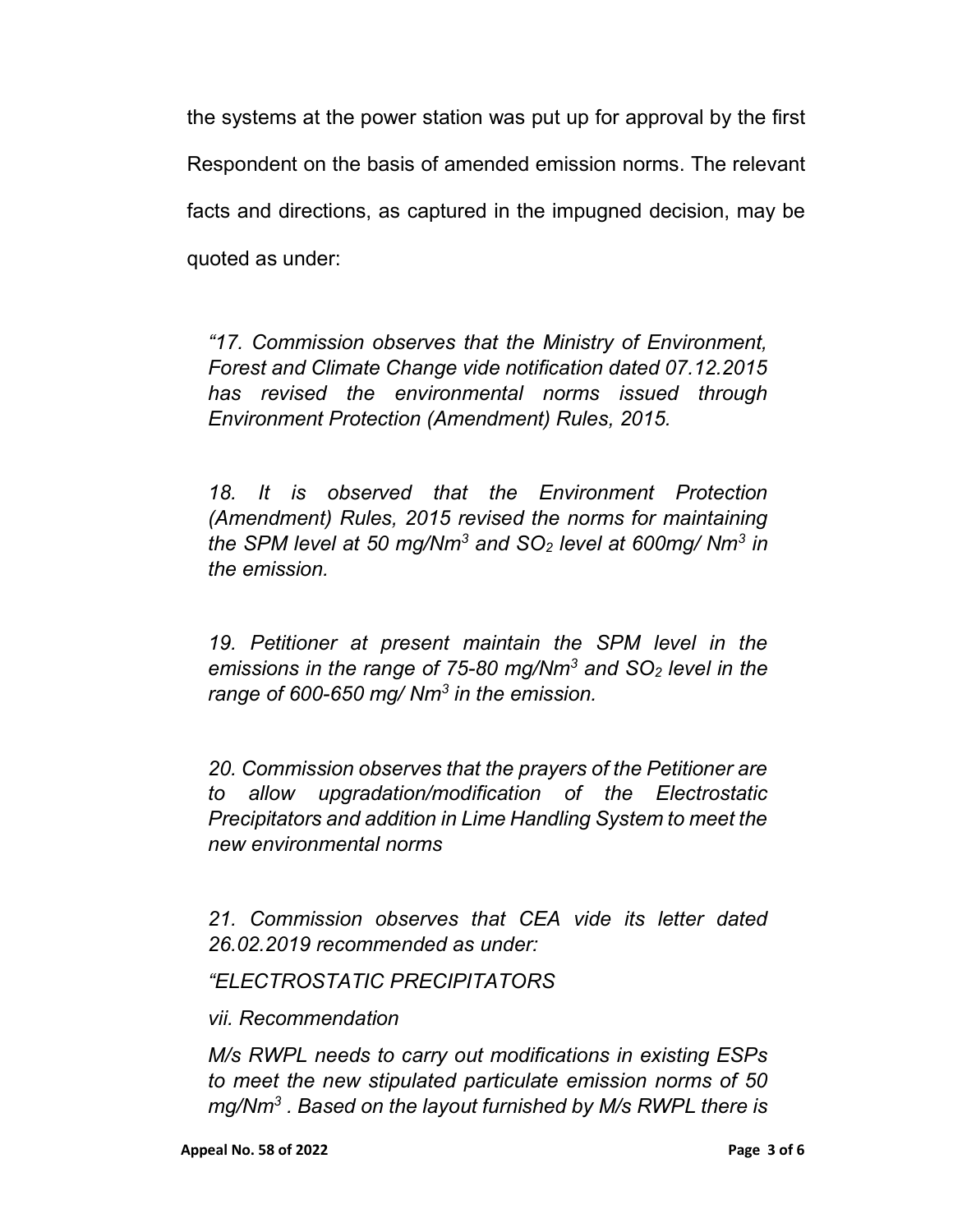no space available for installation of additional field in the ESPs, hence the option available to meet the new norms is by efficiency enhancement of exiting ESPs. The option proposed to be adopted by M/s RWPL to carry out the efficiency improvement i.e. HFTR/combination of HFTR and HFPTR appears to be generally in order.

LIMESTONE HANDLING SYSTEM

xi. Recommendation

At present M/s RWPL is able to meet the new stipulates  $SO<sub>2</sub>$ norms of 600 mg/Nm<sup>3</sup> with the lignite sulphur content of 1% and existing limestone dosing system of capacity 120 TPH (2X60 TPH). The bore hole data report of Barmer Lignite Mining Company Ltd. (BLMCL) indicates that the sulphur content of lignite may increase up to 2% or more in near future. Based on the present limestone consumption, the limestone consumption with 2% sulphur content is expected to increase to 98 TPH from existing 49 TPH. To meet the stipulated norms of SO2 emission and to have system redundancy even with 2% or higher sulphur lignite, the proposal of M/s RWPL for installation of one additional stream of 60 TPH appears to be generally in order."

22. CEA further advised that the cost of retrofitting of ESPs and one additional stream for limestone milling and dosing system for the plant should be discovered through open competitive bidding in consultation with Discoms.

23. Looking to the recommendation of Central Electricity Authority, Commission in-principally allows Petitioner to upgrade/modify the ESPs and the Lime HS in terms of the recommendation of CFA "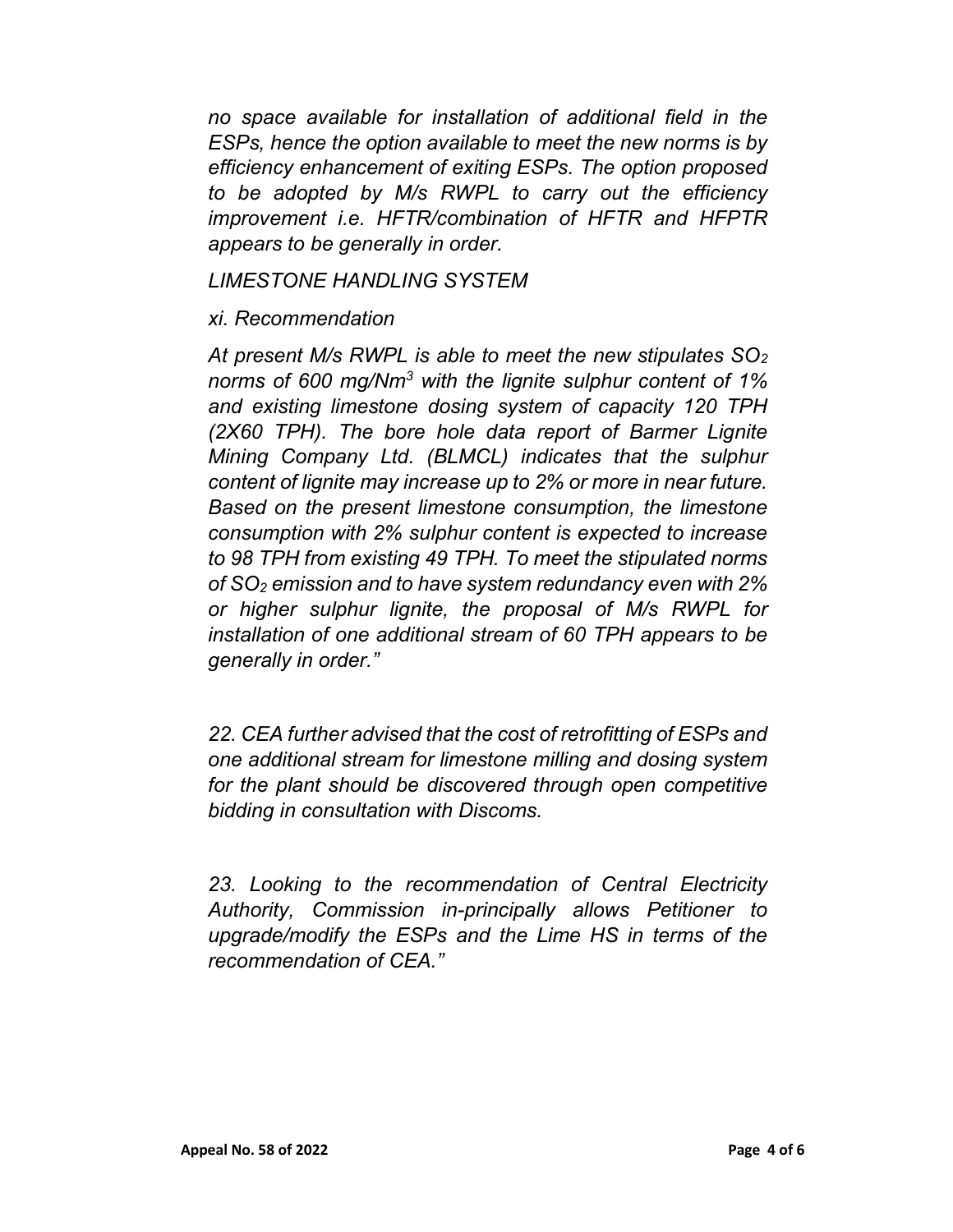- 3. The appeal at hand is pressed on the submission that there is no need for such additional handling system to be brought in at this stage since sulphur levels are not rising to the extent projected.
- 4. Having heard the learned counsel on both sides, on careful perusal of the impugned decision, we find that the Commission has not examined on its own the need for such augmentation of the handling system. It has chosen to simply go by the advisement of the CEA. Though the opinion of CEA carries weight, in an adversarial situation adopting the recommendation as decision of the Commission may not be a correct approach. The learned counsel for the first Respondent fairly agreed, having taken instructions, that since the Appellants (Distribution Licensees) who are procurers of electricity from the former are aggrieved because of the additional burden in the cost of electricity that the addition of lime handling system would bring in, it would be appropriate, just and fair that the Commission be asked to independently examine the issue of need of such system and take a fresh call on the basis of inputs given or objections raised by the Appellants as well.
- Appeal No. 58 of 2022 **Page 1 of 6** and 2022 **Page 5 of 6** 5. Since the impugned order is conspicuously silent on the above part of scrutiny, we feel it would be appropriate to set aside the impugned